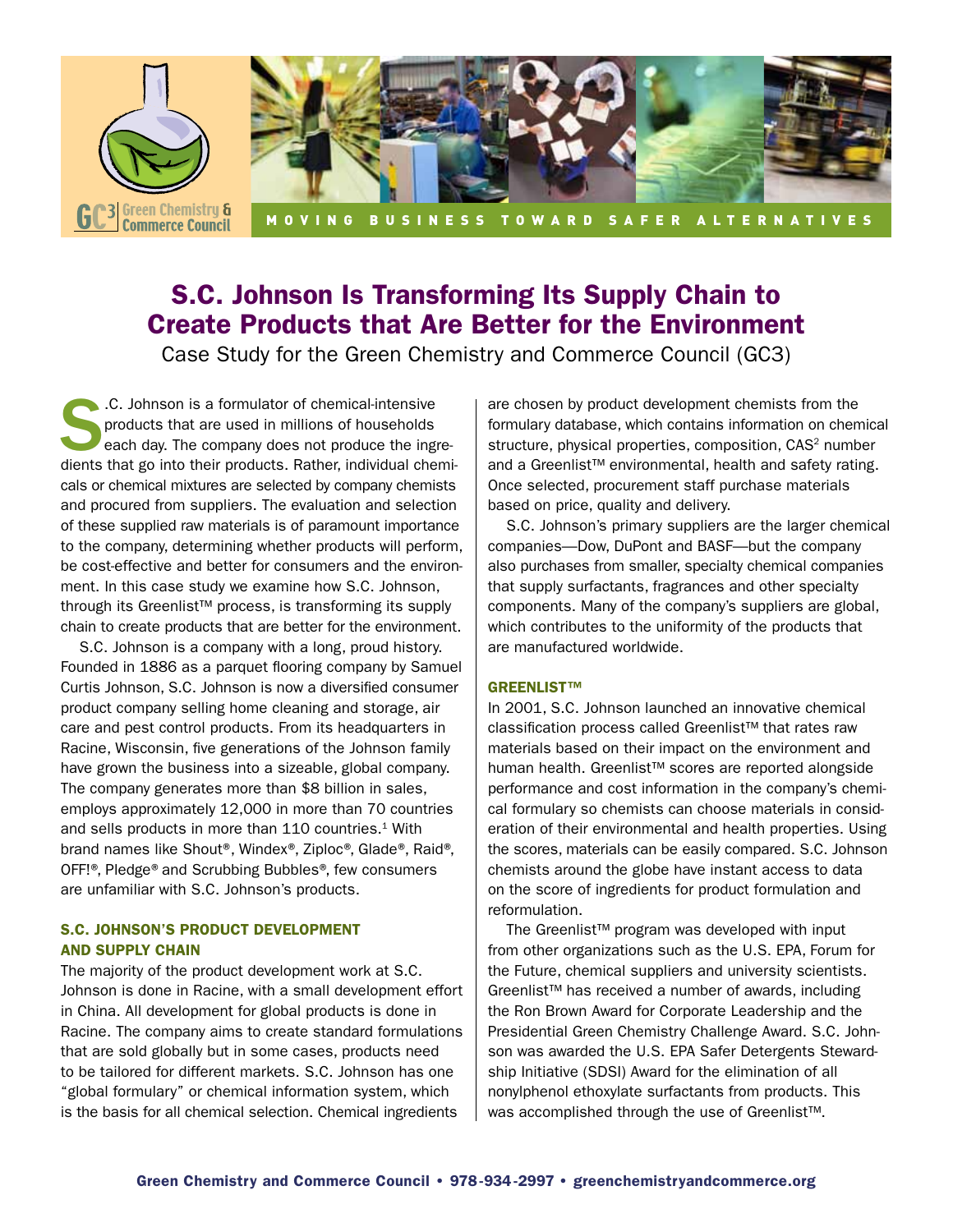The Framework. Greenlist<sup>™</sup> currently has unique rating criteria for 19 material categories (see box, right). The S.C. Johnson formulary has Greenlist<sup>™</sup> scores for more than 98 percent of the raw materials currently used by the company.

Each of the 19 chemical categories is scored based on four to seven criteria. Criteria for each chemical category are unique and determined by use pattern and the environmental media impacted (i.e., air, water, soil). Criteria include ultimate biodegradability, acute human toxicity, aquatic toxicity and European Union environmental classification (also known as EU Risk or R Phrases).

#### THERE ARE FOUR GREENLIST™ SCORES.

- 3 Best
- 2 Better
- 1 Acceptable
- 0 Restricted Use Material (RUM)

First, the material is rated according to the appropriate criteria. As an example, the table below presents the Greenlist™ criteria for surfactants. Next, scores for the criteria are averaged. The average score is then adjusted for "Other Significant Concerns," which vary by material category (see box, right).

## Greenlist™ Material Categories

- Surfactants
- Solvents
- Propellants
- Chelants
- Preservatives
- Waxes
- Insecticides
- Fragrances
- Inorganic acids
- Inorganic bases
- Resins
- Organic Acids
- Dyes
- Colorants
- Thickeners
- Packaging materials
- Non-woven fabrics
- Silicones
- Sawdust and plant materials

## Greenlist™ Examples of Other Significant Concerns

- Possible endocrine disruption
- Carcinogenicity
- Reproductive toxicity
- EPA's PBT Profiler classification
- Other environmental concerns
- Ban by countries where SCJ does business

|                                                  | <b>Scoring Criteria Endpoints</b>                                                                                                                                                                                                                                                                                                                                                                                                                      |                                                                                                                                                                                 |                                                                                                                                                                             |
|--------------------------------------------------|--------------------------------------------------------------------------------------------------------------------------------------------------------------------------------------------------------------------------------------------------------------------------------------------------------------------------------------------------------------------------------------------------------------------------------------------------------|---------------------------------------------------------------------------------------------------------------------------------------------------------------------------------|-----------------------------------------------------------------------------------------------------------------------------------------------------------------------------|
| <b>Categorical Criteria</b>                      | Acceptable (Score = $1$ )                                                                                                                                                                                                                                                                                                                                                                                                                              | Better (Score = $2$ )                                                                                                                                                           | Best (Score = 3)                                                                                                                                                            |
| <b>Aquatic Toxicity</b>                          | $\cdot$ LC50/EC50 $\leq$ 1 mg/L<br>$1-2$ species                                                                                                                                                                                                                                                                                                                                                                                                       | $LC50/EC50 > 1$ mg/L<br>$\bullet$<br>$1-2$ species                                                                                                                              | $LC50/EC50 > 1$ mg/L<br>3 or more species                                                                                                                                   |
| <b>Acute Human Toxicity</b>                      | Rat Oral LD50 $<$ 500 mg/L                                                                                                                                                                                                                                                                                                                                                                                                                             | Rat Oral LD50 500-2000 mg/L                                                                                                                                                     | Rat Oral LD50 > 2000 mg/L                                                                                                                                                   |
| <b>Ultimate</b><br><b>Biodegradability</b>       | $\leq 60\%$ within 28 days                                                                                                                                                                                                                                                                                                                                                                                                                             | $>60\%$ within 28 days                                                                                                                                                          | Classification of "readily biodegrad-<br>able" by OECD 301 test methods<br>> 60% within a 10 day window                                                                     |
| <b>EU Environmental</b><br><b>Classificaiton</b> | Any combination of EU<br>environmental classifications<br>(N; R50; R51; R52; R53)                                                                                                                                                                                                                                                                                                                                                                      | No adverse EU environ-<br>$\bullet$<br>mental classification<br>Classification as "Readily"<br>Biodegradable" by inter-<br>national test methods<br>Aquatic toxicity $> 1$ mg/L | No adverse EU environmental<br>classification<br>Classification as "Readily Biodegrad-<br>able" by international test methods<br>Aquatic toxicity $> 100$ mg/L              |
| Source/Supplier                                  | <b>Source:</b> $<$ 25% preferred source<br>Supplier: no environmental<br>management standard in place                                                                                                                                                                                                                                                                                                                                                  | <b>Source:</b> 25–75% preferred<br>source<br><b>Supplier:</b> an internal company<br>environmental management<br>standard in place                                              | <b>Source:</b> >75% preferred source<br><b>Supplier:</b> internationally recognized<br>environmental management<br>standard in place (ie. ISO 14001<br>or Responsible Care) |
| <b>Other Significant</b><br><b>Concerns</b>      | EPA classification as a PBT/POP chemical <sup>3</sup><br>$\bullet$<br>Classification as an endocrine disruptor<br>$\bullet$<br>Classification as a known, probable, or possible human carcinogen according to IARC, EPA or NTP<br>$\bullet$<br>Classification as a reproductive toxin according to Proposition 65<br>Considered a "Chemical of Concern" with official or unofficial bans in one or more countries<br>or by relevant trade associations |                                                                                                                                                                                 |                                                                                                                                                                             |

## Table 1. Greenlist™ Surfactant Criteria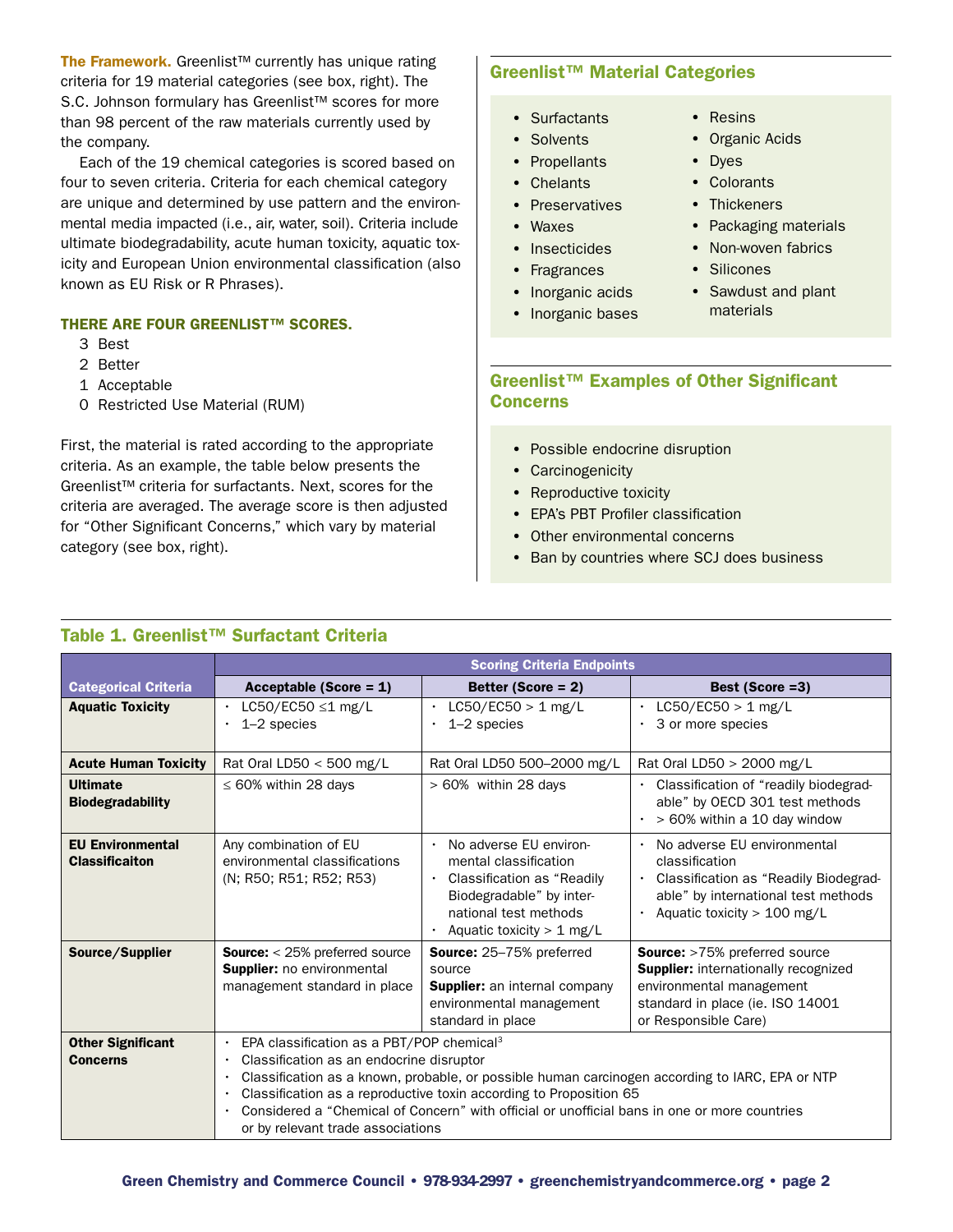If S.C. Johnson determines that the material carries other significant concerns, the score is reduced by one class (for example from a 2 to 1). A material with a score of "0" is designated as a "Restricted Use Material" or RUM. S.C. Johnson works to replace these chemicals with alternatives that have better environmental and health profiles and are more biodegradable. The use of a RUM chemical requires approval of top management and is granted in limited cases when alternative chemicals are unavailable. This element of the system provides flexibility to "downgrade" a material's Greenlist™ score if additional concerns exist. The score can only be lowered, not raised. The criteria are adjusted as new information emerges.

The Data. The environmental, health and safety (E.H&S) data required to score materials are provided to S.C. Johnson by the supplier. Generally, suppliers provide what are called "toxicology summaries" with all the information needed to evaluate a chemical. S.C. Johnson toxicologists receive the data and develop the scores. If additional information is needed to, for example, verify certain data elements, the toxicologists request additional data. In a small number of cases, as we describe in the coming section on Managing Supplier Confidentiality, suppliers conduct the Greenlist™ scoring and submit the score to S.C. Johnson.

In some cases, suppliers have been unwilling to disclose sufficient ingredient or toxicological information for S.C. Johnson to devise a Greenlist™ score. In these cases, materials must be assigned a score of 1. Suppliers are told that they will be at a competitive disadvantage and sometimes this leads to greater disclosure.

Managing Supplier Confidentiality. Some suppliers are guarded when it comes to sharing the E,H&S data that S.C. Johnson needs to evaluate a material under Greenlist™. Over time, S.C. Johnson has developed protocols to deal with these confidentiality issues.

There are essentially three levels of confidentiality. Some chemicals purchased by S.C. Johnson are in common use in industry and are not considered proprietary by their suppliers. For these chemicals, suppliers provide S.C. Johnson with EH&S data freely.

Certain chemicals or formulations are considered proprietary by their suppliers, but these suppliers are willing to provide S.C. Johnson with EH&S data under a nondisclosure agreement. Under these agreements, only S.C. Johnson toxicologists get access to the data for the purpose of scoring the material in Greenlist™. Polymers and dyes typically fall under this category.

Finally, some suppliers regard their products as highly proprietary. This is typically the case with fragrances. In these cases, the supplier determines the Greenlist™ score and provides only the score to S.C. Johnson. The company audits these submittals.

S.C. Johnson has had difficulty at times getting complete information on suppliers' Material Safety Data Sheets (MSDS). As stated by Daniel Lawson, Sustainability Innovation Manager for S.C. Johnson, "the typical MSDS prepared for the U.S. market is two pages long. In contrast, a typical MSDS prepared for the European Market is 16 to 20 pages long, containing significantly more chemical and E,H&S information." David Long, consultant to S.C. Johnson, believes that the implementation of the European Union's REACH program will over time lead to greater disclosure of chemical information by suppliers, even in the U.S., and that companies like S.C. Johnson and consumers will benefit from greater data availability.

Addressing Unintended Contaminants. In some cases supplied materials may contain small amounts of preservatives, contaminants, unreacted chemicals or unintended by-products from chemical reactions. S.C. Johnson typically addresses these by adjusting the Greenlist™ score of the supplied material under the "Other Significant Concerns" element of the Greenlist™ process.

The purity of the material supplied can be addressed in the specifications written during the procurement process. Suppliers are required to provide chemical analysis and certification of the purity of the product supplied and S.C. Johnson can prohibit certain substances. For example, S.C. Johnson uses caustic soda (Sodium Hydroxide or lye) in some of its formulations. Some caustic soda is produced in chlor-alkali plants that use a mercury cell process. Caustic and other products derived from this process can be contaminated with mercury. To ensure that the caustic purchased by the company is free of mercury contamination, S.C. Johnson will not purchase caustic or sodium hypochlorite made by the mercury cell process and has put in specifications that caustic cannot contain mercury above the part per billion level (ppb or 0.0000001%).

#### Other Greenlist™ Program Features

Relationship to Regulatory Compliance. Greenlist™ goes above and beyond what is required by current regulation and is forward-looking, anticipating future chemical regulations and seeking to phase out hazardous chemicals in advance of regulatory action. Greenlist™ has not replaced S.C. Johnson's environmental, health, safety and risk management programs. Rather, it compliments these efforts by eliminating chemicals before they are banned or otherwise regulated.

Tracking Overall Corporate Progress. In addition to providing a scoring system for materials, Greenlist™ also provides metrics for tracking S.C. Johnson's corporate-wide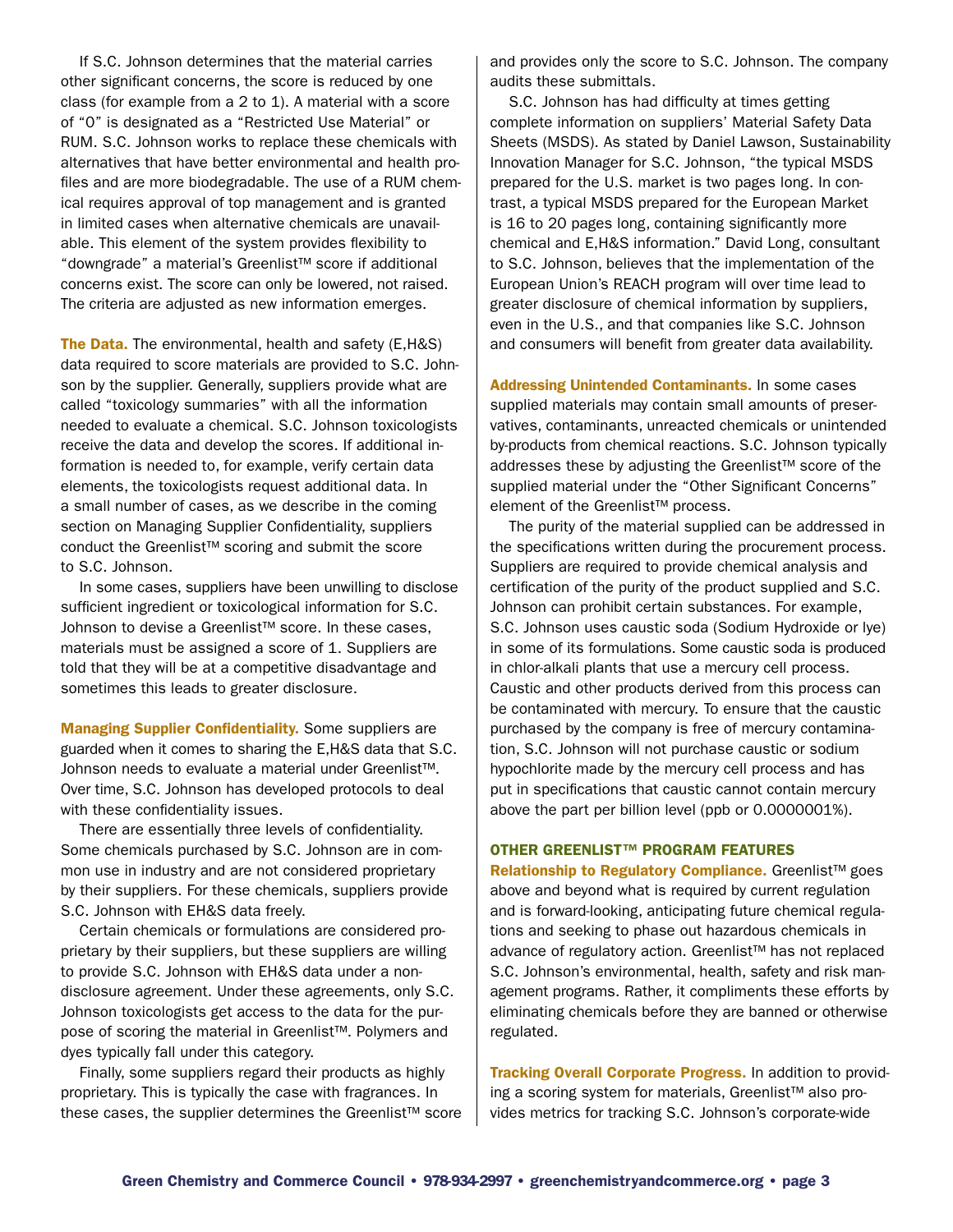progress toward greening its portfolio of products. Each year, the company calculates a weighted average Greenlist™ score for all raw materials used. The overall score is calculated by multiplying the weight of each chemical purchased by its Greenlist™ score, summing these numbers and then dividing by the sum of all raw materials used by weight. A rising score indicates increasing use of environmentally preferable materials. This metric is tracked yearly and yearly goals are set to reach a five year goal.

The company also tracks the year-on-year percentage change in the use of materials in each group. S.C. Johnson's goal is to increase the percentage of raw materials that are rated "Better" or "Best." At the start of the program (reporting period 2000/2001), a total of 4 percent of materials were "Better" or "Best." In their 2008 Public Report, the company reported that in the 2006/2007 reporting period, they reached 18%, increasing their use of "Best" materials by 25 million kilograms over the previous year. Use of RUM materials dropped from 17% to 1% during the same period, despite sales growth.

#### Tying Performance Evaluations to Greenlist™ Scores.

Greenlist™ scores are linked to employee performance. Each year Greenlist™ goals are established. The goals are aligned from senior managers to the chemists. If targets are not met, employee performance evaluations may be affected.

Using Greenlist™ to Communicate to Consumers. The

company has begun to put the Greenlist™ logo on packages of certain products, such as Windex® glass cleaner, to communicate information about its Greenlist™ program to consumers. Only products that have been improved significantly through the Greenlist™ process and meet the strict requirements receive the Greenlist<sup>™</sup> logo.

S.C. Johnson's innovative new ingredient communication program includes a dedicated website designed to provide helpful information to consumers. The website can be found at *www.whatsinsidescjohnson.com*.

#### THE EVOLUTION OF THE GREENLIST™ PROGRAM

When S.C. Johnson first began to use Greenlist™ in 2001, the company approached their suppliers and challenged them to create better rated chemicals. Some suppliers got on board immediately. Others pushed back saying that their environmental, health and safety (EH&S) data are proprietary. Greenlist<sup>™</sup> proponents were undeterred.

S.C. Johnson began meeting with suppliers to train them on the Greenlist™ process. Initially the focus was on the company's larger suppliers: Dow, Dupont, and BASF. S.C. Johnson requested input from these suppliers on the process. The training covered the overall structure of Greenlist™ as well as the specific criteria used to score the materials that each company supplied. As Dave Long described,

"We said here's what we buy from you. These products are mostly 1's and 2's. We want 2's and 3's. We challenged them to give us better ingredients."

Over time, most suppliers embraced the protocol.

Today, S.C. Johnson's Greenlist™ program has evolved to a point where suppliers are designing new chemicals based on Greenlist™ criteria and pitching their chemicals to S.C. Johnson on the basis of Greenlist™ scores. This development is in large measure a result of S.C. Johnson's open and clear communication with its suppliers about the specific health and safety performance that it is seeking, as embodied in the Greenlist™ criteria.

#### Greenlist™ Accelerates Green Material Innovation.

Greenlist™ is helping to accelerate green material innovation in a number of ways. As described by David Long,

"Sometimes a supplier will bring S.C. Johnson a chemical that they say has a Greenlist™ score of 3. S.C. Johnson toxicologists evaluate the product to see if they can confirm the score. If confirmed, company chemists try it to determine whether or not it works. If it's a 3, and it works, SCJ puts it into the global formulary. If it's new and different, the company puts the word out that there's a new raw material that they should try. If a supplier is successful approaching S.C. Johnson in this way, and gets the chemical into use at the company, they stand to gain new business. Alternatively, if they are already supplying a chemical to the company, and can get the company to switch over to a greener product, the supplier avoids the possibility of losing sales to a "greener" competitor."

Daniel Lawson described how S.C. Johnson has given suppliers a target Greenlist<sup>™</sup> score as well as price and performance requirements. Some suppliers are using state-of-the-art methods such as combinatorial chemistry and high throughput screening (HTS) techniques to create molecules en masse and rapidly test them for desirable properties. Using these breakthrough technologies, suppliers create 150 to 200 formulations in a matter of hours. They provide mini formulas to S.C. Johnson chemists for performance evaluation.

Suppliers too are finding innovative ways to market their green materials to S.C. Johnson. As an example, several suppliers have participated in technical briefing sessions that describe their green products and manufacturing practices at the S.C. Johnson corporate office in Racine. These sessions raise the level of awareness about green products among staff in technical and non-technical business groups at S.C. Johnson such as marketing and procurement.

S.C. Johnson is satisfied with the Greenlist<sup>™</sup> process. The company encounters little resistance from suppliers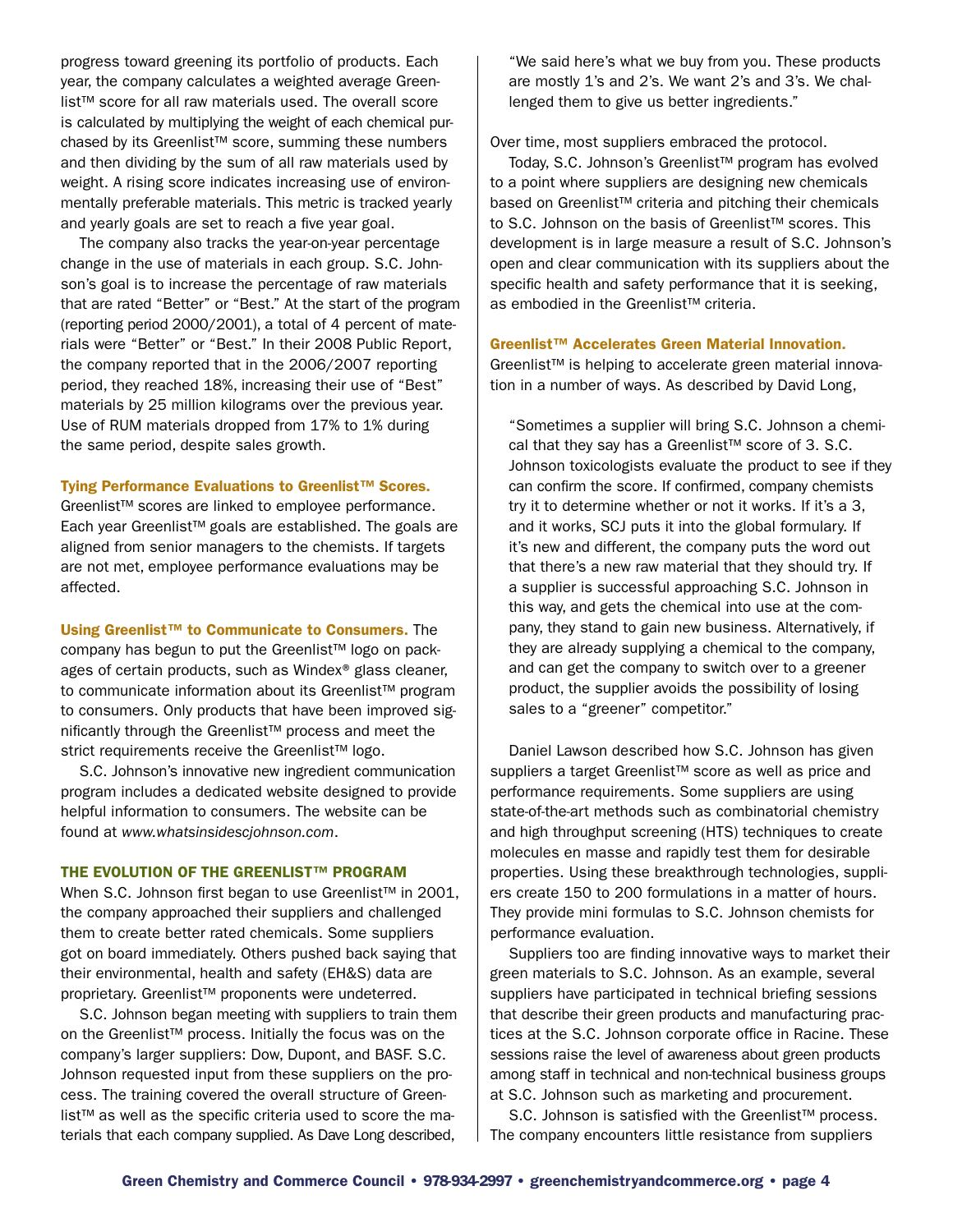and is getting better and better chemicals. Even in its most challenging ingredient category—fragrances—S.C. Johnson's efforts to work with fragrance houses is paying off as more and more fragrances offered by suppliers are in the 2–3 range.

The Greenlist™ program is paying off in another way: Competitive advantage. Suppliers know what S.C. Johnson is looking for and they often go to S.C. Johnson first when they have developed new, greener ingredients. For example, S.C. Johnson was one of the first companies Dow approached with their new line of ECOSURF™ ingredients. Dow's ECOSURF™ product line is a series of biodegradable nonionic surfactants based on seed oil materials.

With regard to its existing products, S.C. Johnson has already made significant efforts to improve its formulations to achieve improved performance, cost reductions and higher Greenlist™ scores. Daniel Lawson stated, "low-hanging fruit has long ago been picked for our established products. Any additional improvements made today are only incremental improvements on those reformulated products."

However, there is still substantial opportunity to improve Greenlist™ scores through new product development. S.C. Johnson operates in the fast-moving consumer goods marketplace and the company is constantly developing new products. The company is moving the needle on its corporate Greenlist™ goals by leveraging the product development process, choosing high scoring ingredients for new products.

In a recent example, in March of 2009 S.C. Johnson announced that it is working to eliminate all phthalates a class of chemicals that are of concern to some consumers—from its home cleaning and air products. Phthalates are included in some fragrances that S.C. Johnson sources for its products. Working closely with its fragrance suppliers, the company is leveraging its product development process to develop new and reformulated products with fragrances that do not contain phthalates. In S.C. Johnson's view, however, not all phthalates are unsafe. The company stated that, "making sure consumers know that they can trust S.C. Johnson products was well worth the time and cost to change them."

Other examples of product reformulation at S.C. Johnson include:

- Reformulation of Raid® ant powder worldwide with a new active ingredient to eliminate the use of the 0-rated insecticide propoxur.
- Reformulation of the European product Mr. Muscle<sup>®</sup> Shower Shine® bathroom cleaner with a new cleaning ingredient that provides increased biodegradability — 98 percent in standard tests.
- Reformulation of the North American product Windex® glass cleaner to replace a 0-rated solvent, removing 1.8 million pounds of VOCs and increasing cleaning power by 30 percent.
- Reformulation of Pledge® Multi Surface cleaner globally to increase biodegradability and reduce VOCs, while at the same time increasing cleaning power by 30 percent.
- Elimination of all PVC packaging and all chlorine bleached paperboard from S.C. Johnson packaging globally.

## LICENSING OF GREENLIST™ TO OTHER COMPANIES. for Free

From its inception, S.C. Johnson has been committed to sharing the Greenlist™ system with other companies, including direct competitors in the consumer products market. In an effort to further encourage its use, in February of 2007 S.C. Johnson announced that Five Winds International was chosen as a third-party administrator to license Greenlist™, royalty free, to other companies. Under the agreement, Five Winds works with companies interested in licensing Greenlist™. The company's motivation for licensing the system is to provide environmental leadership by helping other companies to measure and reduce the environmental impact of their products.

 To date, Five Winds has given more than 50 presentations regarding the licensing of Greenlist™. A handful of companies making chemically-intensive products are considering licensing the system, others are interested in piloting it. While the framework for Greenlist™ applies to any company making chemical intensive products, the system needs to be customized to fit other manufacturing environments. To get started with Greenlist™ a company must define functional groups of chemicals and develop scoring criteria. A company with a product mix similar to S.C. Johnson would be required to do less customization. Once set up, the system requires a commitment of time and resources to collect the necessary data from suppliers and to score each individual chemical or formulation.

#### Lessons Learned

Getting ingredient lists from suppliers remains a challenge. But, since Greenlist™ does not require chemical lists, it can accommodate different levels of supplier disclosure. Greenlist<sup>™</sup> runs on toxicological and other hazard data for the individual chemicals or more complex materials that are supplied to S.C. Johnson; companies are not required to divulge ingredient information if they want to maintain confidentiality. Information on preservatives, contaminants or the presence of unintended byproducts is particularly difficult to obtain from suppliers. S.C. Johnson places importance on limiting these unintended ingredients.

Clear and constant communication with suppliers on desired green material attributes yields results. Greenlist™ clearly articulates S.C. Johnson's criteria for greener materials. The company is extremely proactive in communicating